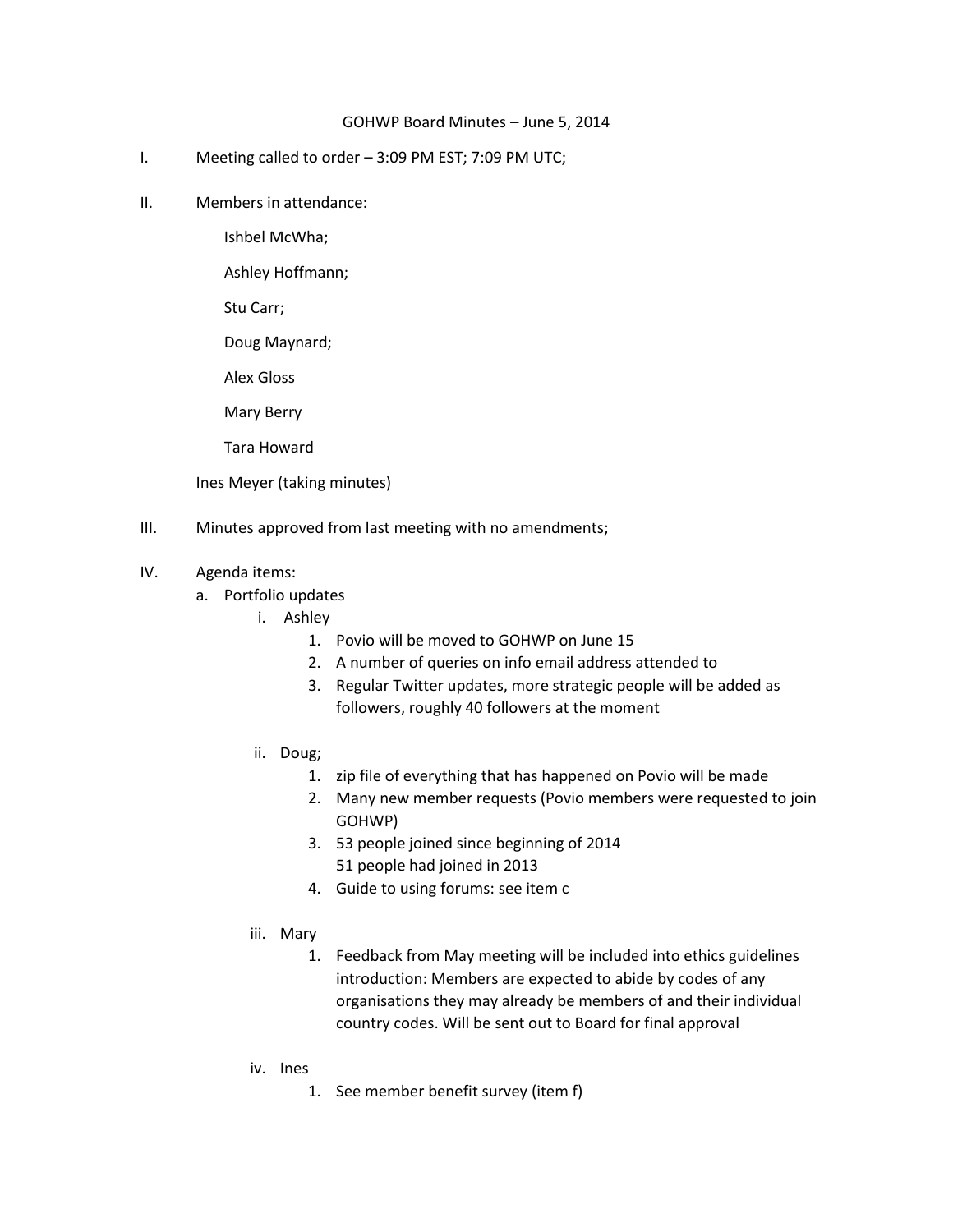- v. Tara
	- 1. Contacted members around the 200 member mark to feature on blog. No response yet. Doug will send further names. Michelle Rennard is a new member who might be interested
	- 2. Blog posts published every 2-3 weeks. Everyone to let Tara know of possible topics
- vi. Stu;
	- 1. A more modest approach to find out what GOHWP members are working on will be taken instead of Delphi technique (member benefit survey will provide some insight)
	- 2. Stu will approach the woman working in remote area in India who got in touch with him to be featured on blog
- vii. Alex
	- 1. Student meeting at SIOP turned into a general meeting; 6-8 students stopped by. Nothing student specific planned for ICAP, general member social should be sufficient
	- 2. Worked on student guide (see item g)
- b. ICAP
	- i. Meeting agenda:
		- a. Brief feedback from each board member: One highlight (specify order of feedback beforehand, item should not take long)
		- b. Member benefit survey feedback and discussion
		- c. And other items
		- $\rightarrow$  Ishbel to send call for agenda items to members
	- ii. Invitation for member meeting to be sent via email and via forum; invite to include notification of the four HWP forums as examples of HWP work presented
	- iii. Send request for notification of other HWP related presentations via forum, list to be compiled
	- iv. Social to take place directly after the meeting  $\rightarrow$  Ines to ask Susan van Schie for possible venue (quiet bar which serves food in walking distance from conference venue)
	- v. Ashley and Ishbel are exploring options for members to join online
- c. Use of forums
	- i. People get overwhelmed by forums; Youtube video tutorial to show how to use the forums with link to website or a pdf file with screenshots could be useful.  $\rightarrow$  Ashley will write up step-by-step guide of how to use the forum. Steps will be sent to someone who is struggling with the forum, asked to follow the guideline and to provide feedback.